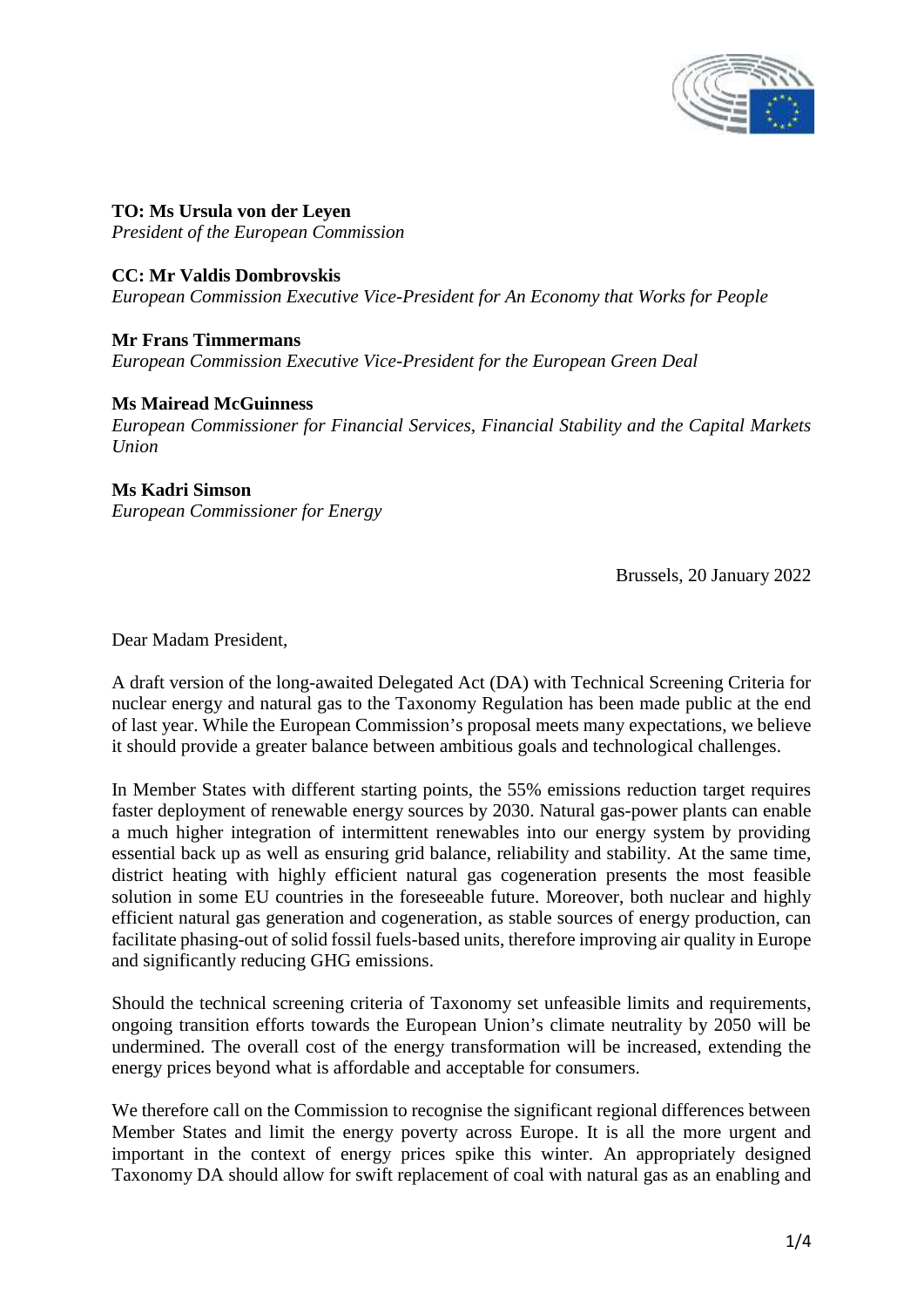

transitional solution, where other options are limited, and nuclear build-up to help regions currently dependent on solid fossil fuels with their transformation in the coming years.

In order to do so we would recommend the following set of amendments to the draft Delegated Act to the Taxonomy Regulation:

- **1.** The readiness for co-firing of a very high share of renewable and low-carbon gases as proposed in Chapter 4.30 item vi. and Chapter 4.31 item vi. is technologically not feasible for most industrial users and local utilities. Those criteria assume that the facility demonstrates compatibility with co-firing of low carbon gaseous fuels and there are effective plans or commitments, approved by the management body, to use at least 30% of renewable or low-carbon gases as of 1 January 2026, at least 55% as of 1 January 2030, and to switch to renewable or low-carbon gases by 31 December 2035. These requirements are not linked to any feasible projections related to the availability of these gases. Currently their share in the consumption of gases in the EU is below 5%. According to the Impact Assessment accompanying the 55% Climate Target Plan, this share will still be marginal in 2030 and will only rise to more than 50% in 2050. Additionally, renewable and low carbon gases will not be available on the same scale in each country and their availability will vary among different regions. However, as co-generation plants operate on a local scale, a locally varying scale of these gases will impact the ability of these plants to fulfil the above mentioned condition. Therefore, any commitment to use certain amount of renewable and low-carbon gases should not be binding but refer rather to intent or duty of care.
- **2.** The criteria set out in Chapter 4.30 items v. (the production capacity of the facility should not exceed the capacity of the replaced facility) and viii. (the refurbishment of the facility should not increase production capacity of the facility) as well as the same criteria in Chapter 4.31 items vi. and viii. should refer to heat output. Due to the change in the technological process when replacing coal sources with gas sources with higher efficiency, the electric capacity will be greater than in the case of the current units, as well as the total electric and thermal capacity. Therefore, it is key to specify in the above items that it is heat output, otherwise this condition will not be met.
- **3.** The wording of criteria set out in Chapter 4.29 items iii-iv, Chapter 4.30 items iv-v as well as Chapter 4.31 items iv-v b) v. is not sufficiently precise. It is not clear whether new facility could replace only one facility or could replace more facilities. In order to attain the objective of GHG emissions reduction the replacement should refer to the whole system, especially heating and cooling system. Only such a system-based approach will stimulate investment on a large scale, while allowing for necessary flexibility.
- **4.** The level of emissions reduction required in Chapter 4.30 item vii. and Chapter 4.31 item viii. should be adjusted downwards. A 55% GHG reduction per kWh does not refer to the existing technology. In case of replacing hard-coal cogeneration with natural gas-fired cogeneration the achievable level of GHG emissions reduction is equal to  $40\%$ .<sup>1</sup> It is crucial

<sup>&</sup>lt;sup>1</sup> See: Table A.III.2 of Annex III: Technology-specific cost and performance parameters. In: Climate Change 2014: Mitigation of Climate Change. Contribution of Working Group III to the Fifth Assessment Report of the Intergovernmental Panel on Climate Change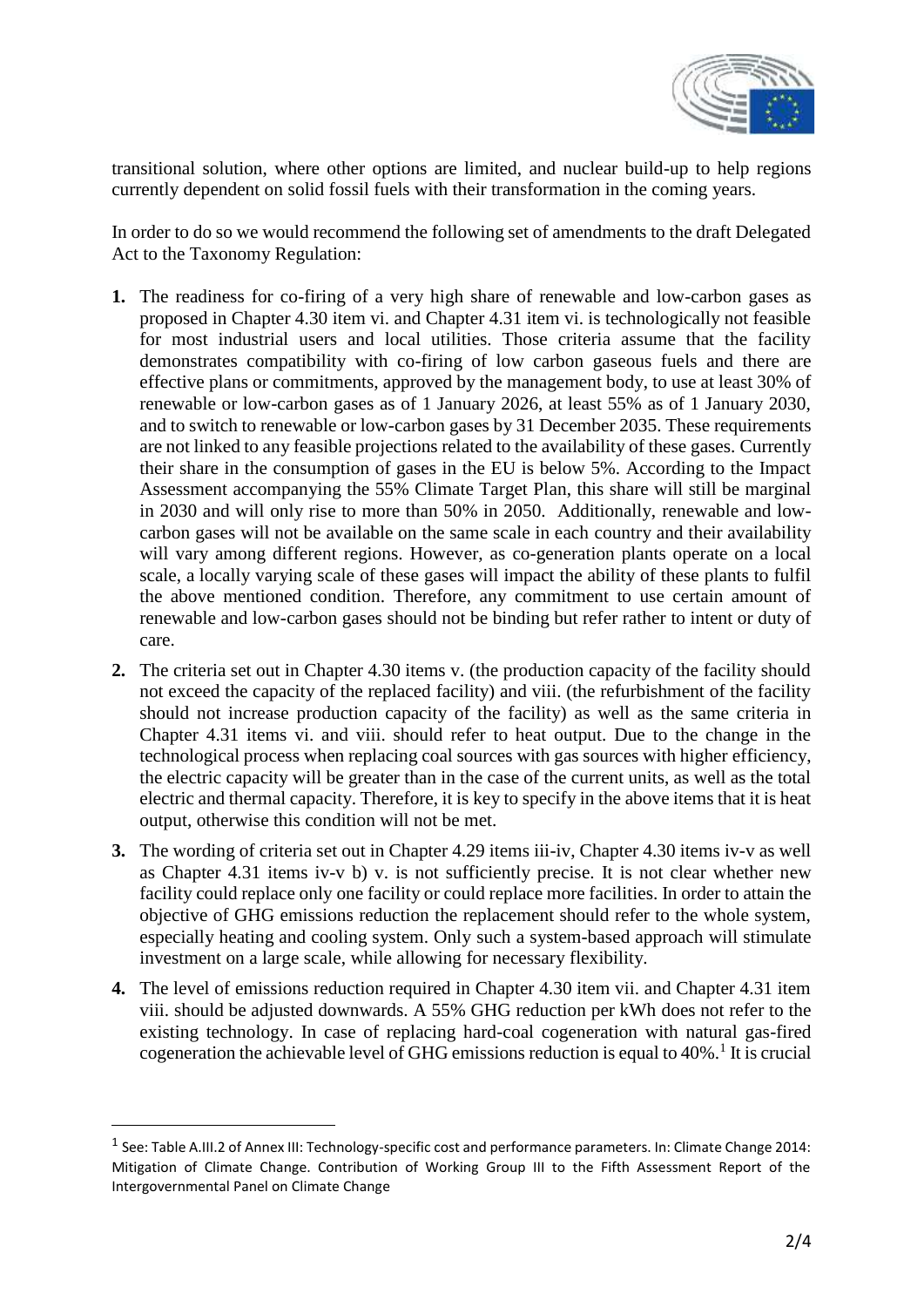

for the Taxonomy Regulation to also support the installations with as much as 40% GHG reduction potential.

We would kindly like to ask you to take into account all our proposals while preparing the final Delegated Act with Technical Screening Criteria for nuclear energy and natural gas to the Taxonomy Regulation. We firmly believe that our suggestions above represent a solid basis for obtaining a stable majority in the European Parliament for the Delegated Act - so important and needed to ensure affordable electricity and heat prices for our citizens, industry and SMEs, to accelerate just energy transition and to meet EU's 2030 and 2050 climate goals. Let us not miss this opportunity.

We look forward to working further with you on this strategic legislation.

Yours sincerely,

Jerzy Buzek (EPP) Bogdan Rzo ca (ECR) Cristian Busoi (EPP) Radka Maxová (S&D) Dita Charanzová (Renew) Christian Ehler (EPP) Kate ina Kone ná (GUE/NGL) François-Xavier Bellamy (EPP) Juozas Olekas (S&D) Martina Dlabajová (Renew) András Gyürk Roberts Zile (ECR) Henna Virkkunen (EPP) Markus Pieper (EPP) Marek Belka (S&D) Ond ej Knotek (Renew) Zdzisław Krasnod bski (ECR) Edina Tóth Massimiliano Salini (EPP) Manolis Kefalogiannis (EPP) Bogusław Liberadzki (S&D) Vlad Boto (Renew) Alexandr Vondra (ECR) Eva Maydell (EPP) Petri Sarvamaa (EPP) Leszek Miller (S&D) Ond ej Kova ík (Renew) Evžen Tošenovský (ECR) Enik Gy ri Marian-Jean Marinescu (EPP) Jan Olbrycht (EPP) Martin Hlavá ek (Renew)